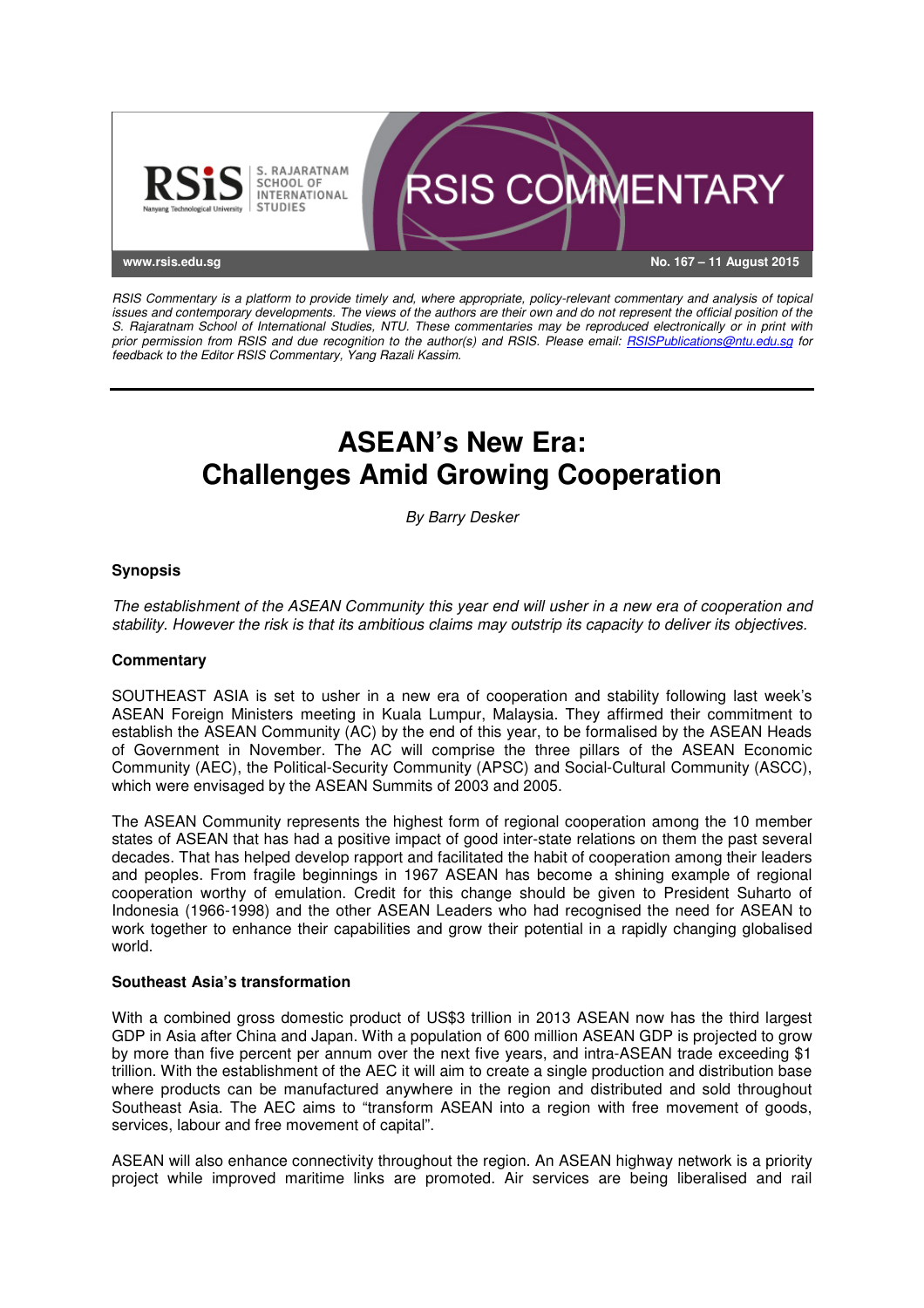connectivity is also planned. China's initiative in establishing an Asian Infrastructure Investment Bank (AIIB) is significant as a source of funding for infrastructure throughout the region.

The emergence of the ASEAN Community is a giant leap forward from the 1960s when Southeast Asia was regarded as the Balkans of Asia, riven by inter-state and intra-state conflicts in the region. The cold war was raging and Southeast Asia was a zone of contention. The Vietnam War was at its height following the US intervention and spilled over into Cambodia and Laos. Myanmar was beset with multiple rebellions and Thailand and the Philippines with communist insurgencies. Indonesia was engaged in *Konfrontasi*, an undeclared war with Malaysia which included Singapore.

The communist insurgencies in the region were supported by post-revolution China, with communist parties and their allies in the region replicating the street struggles of its Cultural Revolution. Malaysia-Philippines relations were ruptured over the Philippine claim to Sabah while Malaysia-Singapore relations were embittered following Singapore's separation from Malaysia in 1965. Southeast Asia's future looked bleak and uncertain.

The situation in Southeast Asia underwent a dramatic transformation since ASEAN's formation. Following the end of the Vietnam War and the accompanying conflicts in Cambodia and Laos in 1975, Southeast Asia was divided into two blocs – the non-communist ASEAN and the communist Indochina with a neutral Burma (now Myanmar). The ASEAN Five (later six with Brunei) responded by intensifying their cooperative efforts in economic and political fields as set out in their Declaration of Bali Concord 1976.

They united in opposing Vietnam's invasion and occupation of Cambodia in 1979 through the 1980s and, following the Vietnamese withdrawal from Cambodia and the military takeover in Burma in the 1990s, offered the hand of friendship to the four Indochina states. Vietnam joined ASEAN in 1995, followed by Laos and Myanmar in 1997 and Cambodia in 1999. The enlargement of ASEAN encouraged its leaders to make bold plans for the consolidation and development of the regional grouping. They envisioned the three "C's" – an ASEAN Charter, an ASEAN Community and ASEAN Connectivity – for enhancement of ASEAN's progress and prosperity.

### **Challenge for ASEAN: Ambition outstripping capacity**

However, the challenge for ASEAN is that the ambitions of its proponents surpass their capacity to deliver. The focus of governments will be on building strong states and maintaining their hold on power. By framing the ASEAN Community, whose three pillars are political-security, economic and socio-cultural, as an objective to be reached by December 2015, ASEAN draws attention to current weaknesses in the level of regional integration.

Like other regional groupings, the reality facing ASEAN is that it is essentially a diplomatic community of policymakers, journalists and academics which has not sunk deep roots. ASEAN has been outstanding in the developing world in promoting regional stability and security, preventing inter-state conflict as well as promoting regional economic cooperation and development. The risk is that the extravagant claims for a Community (with a capital 'C') may outstrip their capacity to deliver.

This development is significant as Southeast Asia is at an inflection point in global history. The United States is today the only superpower and has controlled the maritime space of the Indo-Pacific since 1945. A rising China, which has historically been focused westwards towards Central Asia, could emerge as a regional competitor for the US in the decade ahead. As China builds up its naval and air power, China's presence in the East China Sea and South China Sea will increase. China is already the leading trading partner for states in Southeast Asia and is rapidly emerging as a major source of investment, tourism and business partnerships.

## **China's growing influence**

China's rise in the decades ahead will pose challenges for the region even as it creates opportunities. Policymakers in ASEAN states are concerned that China's capacity to influence regional decisions will increase as China becomes more powerful.